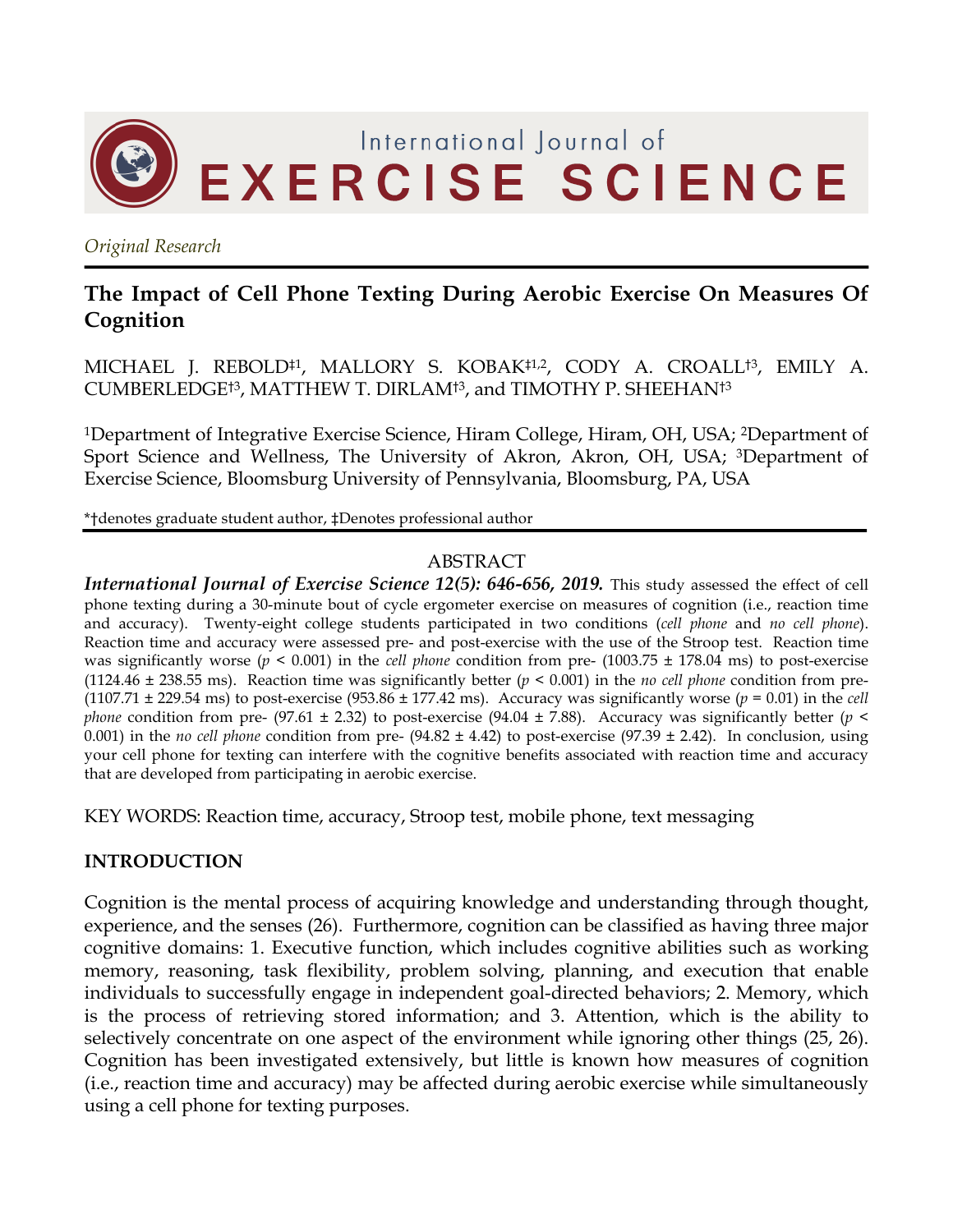It is broadly known that performing aerobic exercise is associated with improved cognitive functioning (10, 16). Cognitive functioning improvements have been shown to be the greatest in cognitive processes that involve working memory, switching between tasks, and inhibiting irrelevant information (10, 16). Physiological mechanisms, such as increased cerebral blood flow and oxygen transport, alterations in brain neurotransmitters and their functions (e.g., improved release of dopamine and norepinephrine), and morphological changes (e.g., neuronal structure and dendrite branching resulting in the maintenance of brain tissue volume) in the central nervous system have been associated with performing aerobic exercise, and can help explain the improvements that have been observed in cognitive functioning (11, 25). However, there has been much debate as to which modes of aerobic exercise are associated with improvements in cognitive functioning. A number of investigations examining different modes of aerobic exercise (e.g., maximal, submaximal/steady-state, and progressive) and its effects on cognitive functioning have been conducted (4, 5, 9, 13, 15, 24). Due to the robust number of investigations that have examined the effects of aerobic exercise on cognitive functioning, we limited out literature review to those studies that have only examined cycle ergometer exercise because this is the mode of aerobic exercise that our investigation implemented.

Bard and Fleury (5) conducted a study that required participants to cycle to voluntary exhaustion. The participants pedaled continuously for six-minutes at 150-watts, three-minutes at 200-watts, and against resistive loads that increased by 25-watts every minute until exhaustion. Bard and Fleury (5) concluded that intense cycling at maximal intensities had no effect on the participant's performance of a spatial location test. However, when shifting our focus to submaximal/steady-state aerobic exercise many researchers have observed improvements in cognitive functioning (4, 13, 15). Arcelin and colleagues (4) conducted a study that examined cycling at 60% VO<sub>2max</sub> and concluded that steady-state cycling primarily influenced the response-preparation stage of processing, which was determined by having the participants complete a choice-reaction time test. Similarly, investigations conducted by Fleury and colleagues (13) and Hogervost and colleagues (15) have found submaximal aerobic exercise that is performed for durations anywhere between 20-60-minutes to be the most appropriate for improving multiple cognitive processes. Finally, when reviewing investigations that have implemented an inverted-U function type of exercise bout (i.e., transition from low- to moderate- to high-intensity exercise; progressive exercise protocol), consistent findings have been observed. Salmela and Ndoye (24) examined a progressive cycling bout of exercise and reported that the participant's cognitive performance followed an inverted-U shaped function, with reaction time being faster when heart rate was at 115 beats min<sup>-1</sup> as compared to heart rate while at rest or at 145 beats min<sup>-1</sup>. Brisswalter and colleagues (9) reported similar findings as Salmela and Ndoye (24), with reaction time following an inverted-U shaped function. The fastest reaction times were observed at midrange pedaling rates (50 rev $\cdot$ min<sup>-1</sup>) and slower reaction times at the highest pedaling rate (80 rev·min<sup>-1</sup>) (9). In summary, majority of the investigations conducted that have examined different modes of aerobic exercise and its effects on cognitive functioning have observed that participants' speed of responding and speed of decision making were improved to a greater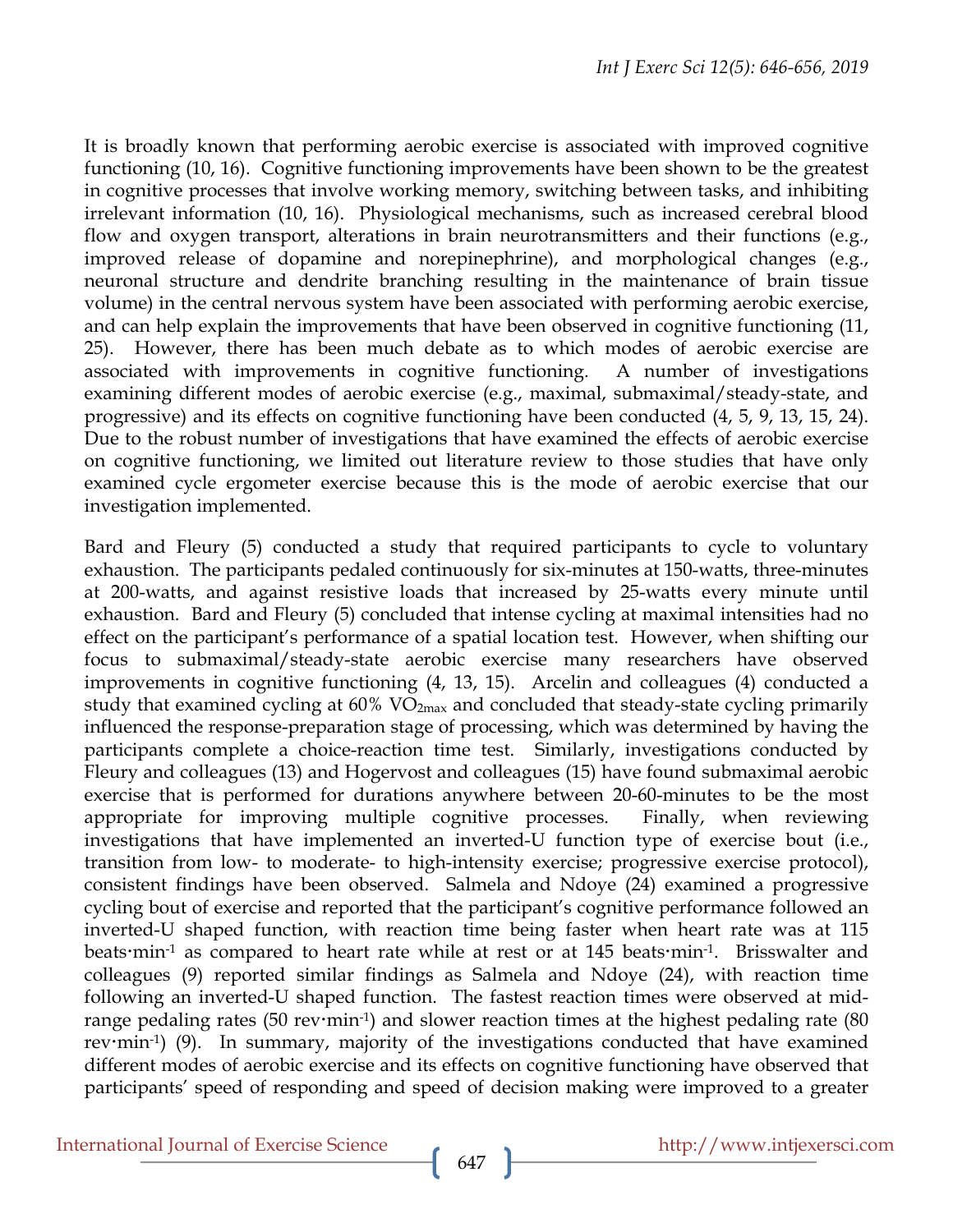extent when the demands of aerobic exercise were increased, but only to a certain extent (i.e., inverted-U shaped function; progressive exercise protocol), as when compared to other modes of aerobic exercise such as maximal and submaximal/steady-state (1, 2, 3, 9, 17, 18, 24). However, it still remains unclear how dual-tasking during aerobic exercise influences cognitive functioning since none of these above mentioned studies have utilized such a protocol.

Due to the cell phone's inherent portability, users can now engage in communicating via texting nearly anywhere and at any time. Research has found that the cell phone is commonly used for texting during work, in the classroom, while watching movies and sporting events, during meals, and while going to the bathroom (14). The concern is that frequent cell phone use may become a distraction and negatively affect performance on other tasks, especially exercise. Findings from recent studies conducted by Rebold and colleagues (22, 23) demonstrated that using a cell phone for texting during treadmill exercise significantly reduces the workload (i.e., average speed) (22), and causes greater participation in lowintensity exercise and less participation in vigorous-intensity exercise (23). This is concerning because according to the American College of Sports Medicine (ACSM), healthy individuals should accumulate  $\geq 150$ -min·week<sup>-1</sup> of moderate intensity (40- $\leq 60\%$  heart rate reserve) exercise, or  $\geq$ 75- min·week<sup>-1</sup> of vigorous intensity (60-<90% heart rate reserve) exercise, or a combination of moderate and vigorous exercise to avoid poor health and the early onset on chronic diseases (e.g., heart disease, diabetes) (29). In addition, Rebold and colleagues (21) also demonstrated that using a cell phone for texting can disrupt postural stability by requiring divided attention between dual tasks, and therefore, possibly predispose individuals to greater inherent risks such as falls and musculoskeletal injuries while engaging in activities that require both static and dynamic balance (21).

Cell phone texting has been shown in several recent investigations to have a negative impact on exercise and balance performance (21, 22, 23). However, to the best of our knowledge there is no research that has investigated the effects cell phone texting during aerobic exercise on measures of cognition. Therefore, the purpose of this study was to assess the effects of cell phone texting during a bout of 30-minutes of cycle ergometer exercise on measures of cognition (i.e., reaction time and accuracy). This study utilized a within-subjects design to compare cognitive measure scores (i.e., reaction time and accuracy) during two conditions (*cell phone*, *no cell phone*). It was hypothesized that texting during 30-minutes of cycle ergometer exercise would blunt measures of cognition (i.e., reaction time and accuracy) that are developed from performing aerobic exercise (10, 11, 16, 25) and result in worse reaction time and accuracy scores relative to the *no cell phone* condition.

## **METHODS**

### *Participants*

Twenty-eight college students ( $n = 15$  males,  $n = 13$  females, age 21.61  $\pm$  3.02 years, Table 1) each participated in two, separate, 30-minute exercise conditions (*cell phone*, *no cell phone*) on a cycle ergometer on separate days. A power analysis conducted with G\*Power 3.1 (Universitat Kiel, Germany) revealed that 28 participants were needed for a power of 0.80, with an effect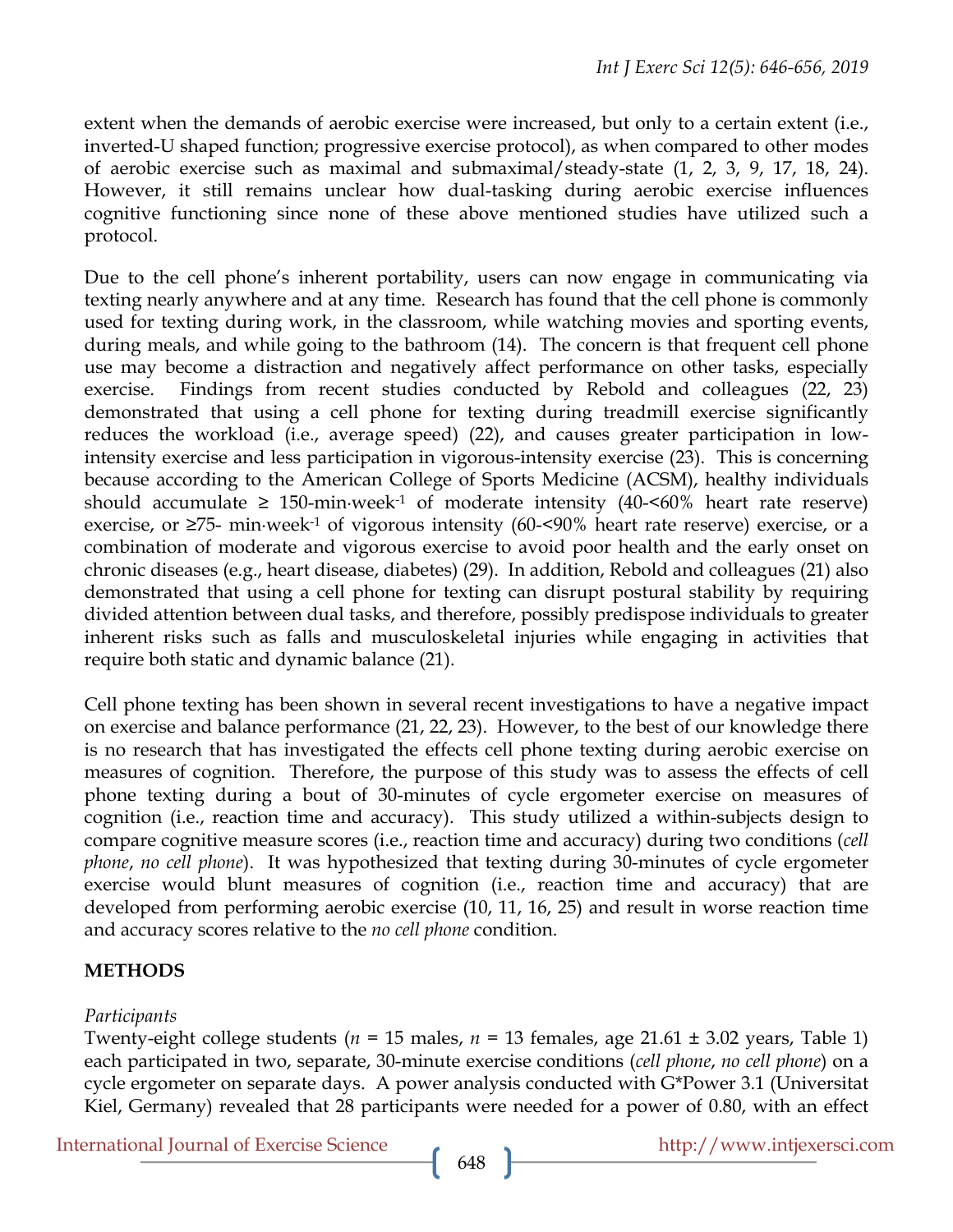size of 1.0, and an  $= 0.05$ . The order of the two conditions was randomized and each participant completed both conditions (i.e., within-subjects design). Participants were excluded if they did not own a cell phone or if they had a cell phone without the capabilities of sending and receiving text messages, if they had any contraindications to exercise (i.e., orthopedic injuries to the lower extremities), and if they were diagnosed with color blindness as this would affect their ability to distinguish colors during the Stroop test. One-week prior to participation in the study participants were instructed on the benefits and risks and to refrain from caffeinated related-substances (e.g., drinks, foods, supplements) at least twohours prior to their visit, completed medical history forms and a familiarization trial on the cycle ergometer and Stroop test, and signed an informed consent form. This study was approved by the Bloomsburg University of Pennsylvania Review Board.

**Table 1.** Average height, weight, and age of the participants.

|                  | Males ( $n = 15$ )             | Females ( $n = 13$ ) |  |
|------------------|--------------------------------|----------------------|--|
| Height (cm)      | 161.56±36.66 cm                | 156.83±29.37 cm      |  |
| Weight (kg)      | $84.87 \pm 12.01 \text{ kg}^*$ | $63.01\pm10.46$ kg   |  |
| Age (years)      | $21.87\pm2$ years              | $21.31\pm3.97$ years |  |
| $ -$<br>.<br>___ |                                |                      |  |

All data are means ± SD, \*males significantly greater than females for weight, *p* < 0.05 for all

#### *Protocol*

Participants reported to the Exercise Physiology Laboratory on two separate days. During each visit participants completed one of the two exercise conditions (*cell phone*, *no cell phone*). This was a within-subjects design as each participant completed both exercise conditions, but on separate days. The order in which the conditions were completed were randomized for each participant. Prior to the initiation of each 30-minute exercise condition each participants' heart rate reserve (HHR) was calculated by using the following equation: (heart rate max – heart rate rest) x % intensity  $(40<\times60\%)$  + heart rate rest (29). This was done to ensure that during each exercise condition participant's cycled at a moderate intensity and stayed within that range for the entire 30-minutes. Participants were required to cycle at a moderate intensity because previous research has demonstrated that speed of responding and speed of decision making were improved to a greater extent when the demands of aerobic exercise were increased, but only to a certain extent (i.e., inverted-U shaped function; progressive exercise protocol) (1, 2, 3, 9, 17, 18, 24). In addition, ACSM also states that healthy individuals should accumulate  $\geq 150$ -min·week<sup>-1</sup> of moderate intensity (40-<60% HRR) exercise, or  $\geq 75$ min·week-1 of vigorous intensity (60-<90% HRR) exercise, or a combination of moderate and vigorous exercise to avoid poor health and the early onset on chronic diseases (e.g., heart disease, diabetes) (29). Participants were also familiarized with the cycle ergometer (Monark 828E, Langley, WA), and instructed that during both exercise conditions that once research personnel got them to a moderate-intensity based off of their heart rate recordings, the 30 minute exercise session would begin and they would be allowed to alter the speed and/or resistance at any time during the 30-minute session as long as they stayed within their prescribed moderate-intensity heart rate zone. Heart rate was measured continuously throughout both 30-minute exercise conditions (*cell phone*, *no cell phone*) by using a heart rate monitor (Polar, Kempele, Finland).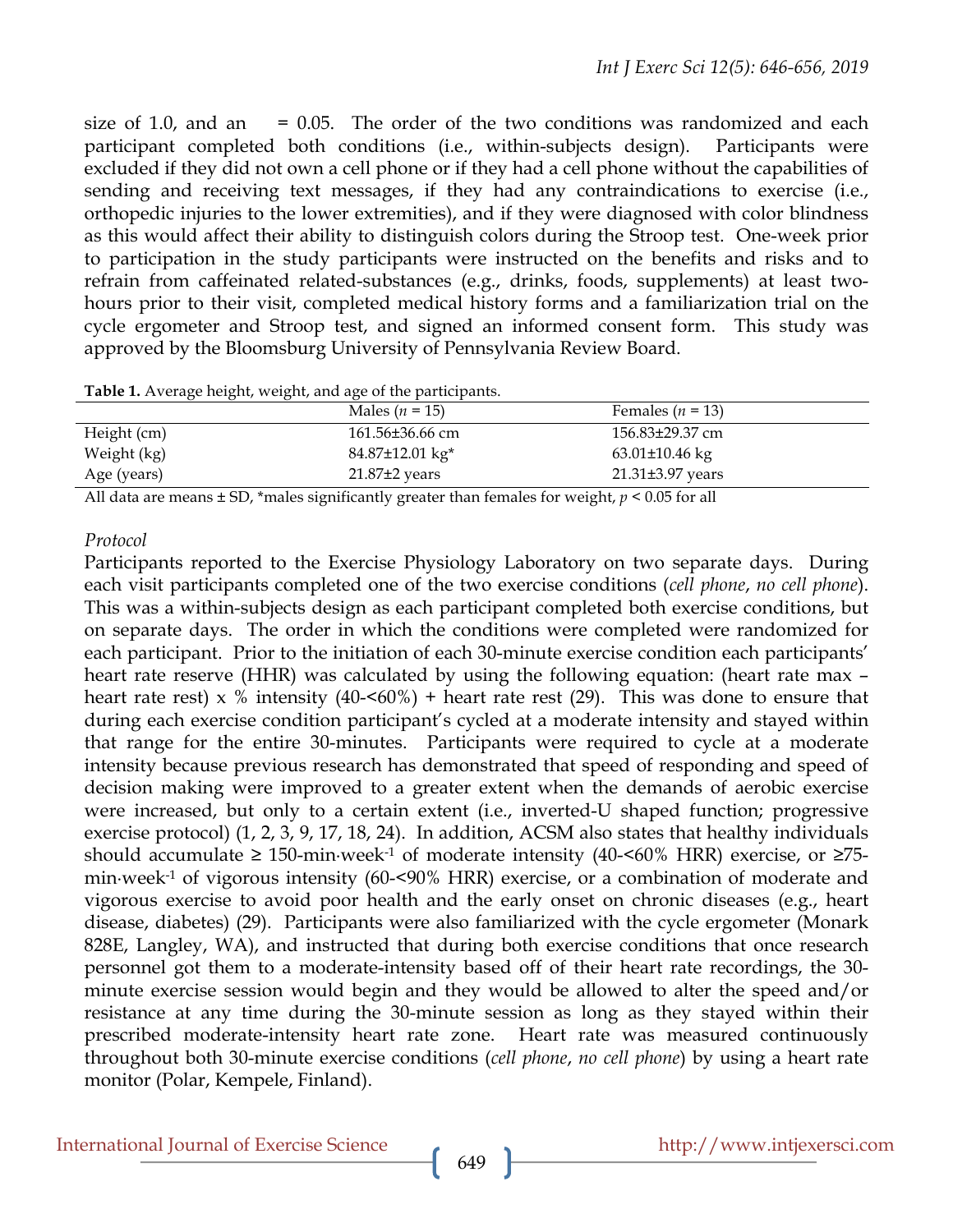After each participant's HRR was calculated, and after they were familiarized with the cycle ergometer and exercise condition protocols they were then instructed to complete the Stroop test. The Stroop test was a version provided by ePsych™ an electronic Psychology test (8) that was completed on a desktop computer with a keyboard. During the Stroop test participants were given four blocks of trials (50 trials to a block). On each trial a colored word appeared on the screen. Some of the words were neutral words (e.g., like "water"), while others spelled out the name of a color (e.g., like "red"). Participants were instructed to press the first letter of each color name as quickly as possible. For example, if the word was printed in red, participants were instructed to press the letter "r" on the keyboard. Words were presented in either red, blue, green, yellow, or purple. Participants were provided with instructions on how to complete the Stroop test when they volunteered to participate in this study, and took part in a familiarization trial one-week prior to their first scheduled visit. As soon as each participant completed their pre-Stroop test they then immediately engaged in their 30-minutes of exercise. As soon as the 30-minutes of exercise was completed, participants then immediately completed their post-Stroop test. The same procedures were implemented for both exercise conditions (*cell phone*, *no cell phone*).

During the *cell phone* exercise condition participants were instructed that they could only use their cell phone for texting purposes. In another discrete location within the Exercise Physiology Department research personnel were with one of the participant's friends that were recruited during the informed consent process. Friends of the participants were recruited so that they could text the participants during the *cell phone* condition and to create a more practical experience. Friends were instructed that they could text anything that would simulate a conversation that they would normally have with the participants. If participants did not respond to a text, friends were instructed to wait two-minutes before sending another text and this process continued until participants either responded to the texts or the 30 minutes had elapsed. During the *no cell phone* condition participants did not have access to their cell phone nor any interaction with other individuals or electronics and exercised in a quiet, distraction-free room with only research personnel present for supervision. Research personnel present in the room did not interact with the participant during cycle ergometer exercise.

### *Statistical Analysis*

All data were analyzed with SPSS version 20.0 (SPSS Incorporated, Chicago, IL) with an apriori  $\alpha$  level of  $\leq$  0.05. Males and females physical characteristics (age, height, weight) were compared using independent samples-t-tests. Because there were no hypotheses based upon sex, it was not included as an independent variable in all subsequent analysis of variance (ANOVA) models. Two condition (*cell phone*, *no cell phone*) repeated-measures ANOVAs were utilized to examine differences in reaction time and accuracy. Post-hoc analyses for all significant main effects were completed using t-tests with the Benjamini and Hochberg False Discovery Rate correction (6).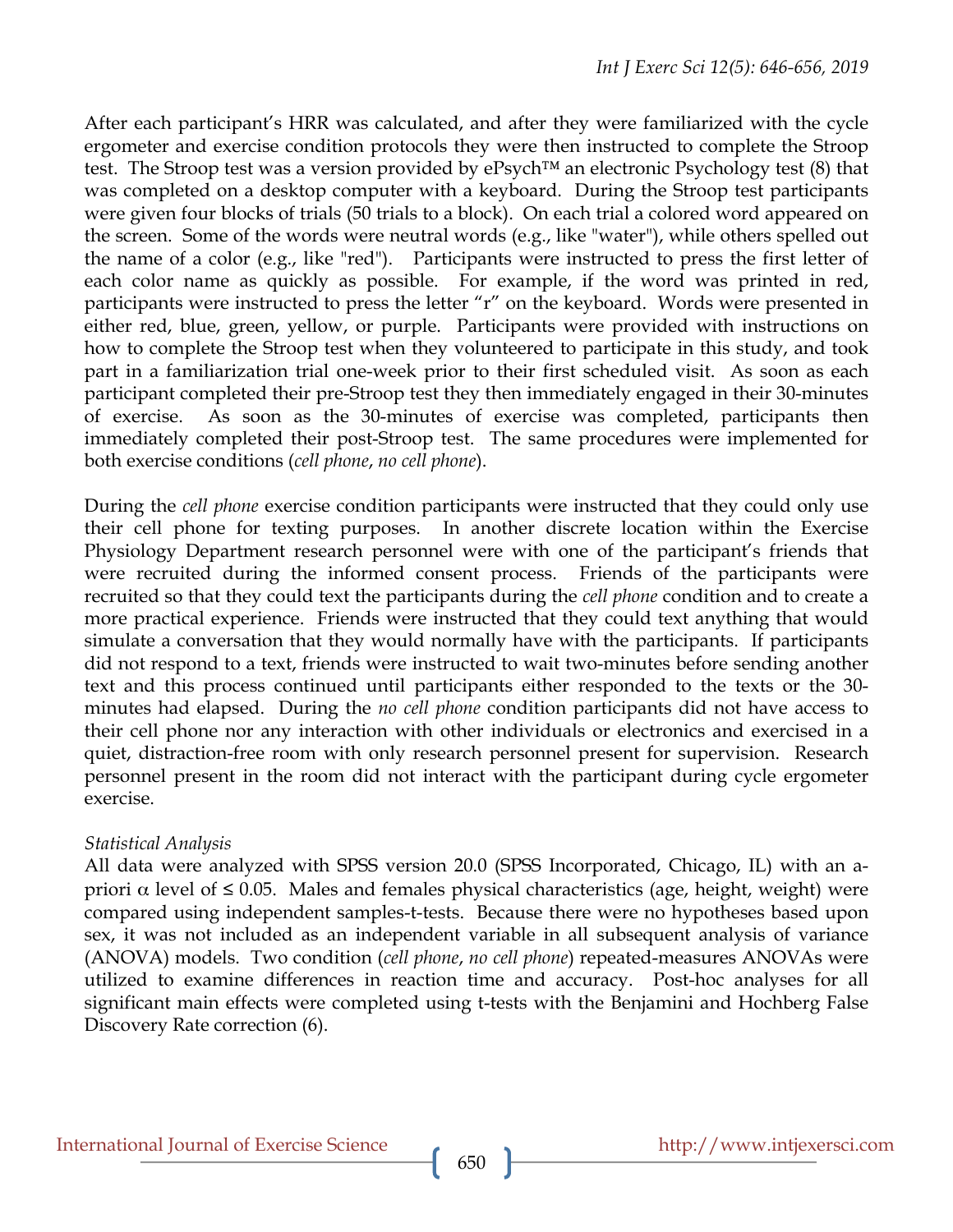### **RESULTS**

Independent samples-t-tests revealed significant differences in males and females physical characteristics for weight (Table 1).

There was a significant ( $F = 10.16$ ,  $p \le 0.001$ ) main effect of condition for reaction time. Reaction time was significantly worse (*p* < 0.001) in the *cell phone* condition from pre- (1003.75  $\pm$  178.04 ms) to post-exercise (1124.46  $\pm$  238.55 ms) (12.03% reduction in reaction time from preto post-test). Reaction time was significantly better (*p* < 0.001) in the *no cell phone* condition from pre-  $(1107.71 \pm 229.54 \text{ ms})$  to post-exercise  $(953.86 \pm 177.42 \text{ ms})$   $(13.89\%$  improvement in reaction time from pre- to post-test).



**Figure 1**. Average reaction time (ms) from pre- to post-Stroop test in the *cell phone* and *no cell phone* conditions. \*reaction time was significantly worse (*p* < 0.001) from pre- to post-Stroop test in the *cell phone* condition. †reaction time significantly improved (*p* < 0.001) from pre- to post-Stroop test in the *no cell phone* condition.

There was a significant  $(F = 4.97, p = 0.003)$  main effect of condition for accuracy. Accuracy was significantly worse ( $p = 0.01$ ) in the *cell phone* condition from pre- (97.61  $\pm$  2.32%) to postexercise  $(94.04 \pm 7.88\%)$   $(3.66\%$  reduction in accuracy from pre- to post-test). Accuracy was significantly better (*p* < 0.001) in the *no cell phone* condition from pre- (94.82 ± 4.42%) to postexercise  $(97.39 \pm 2.42\%)$  (2.71% improvement in accuracy from pre- to post-test).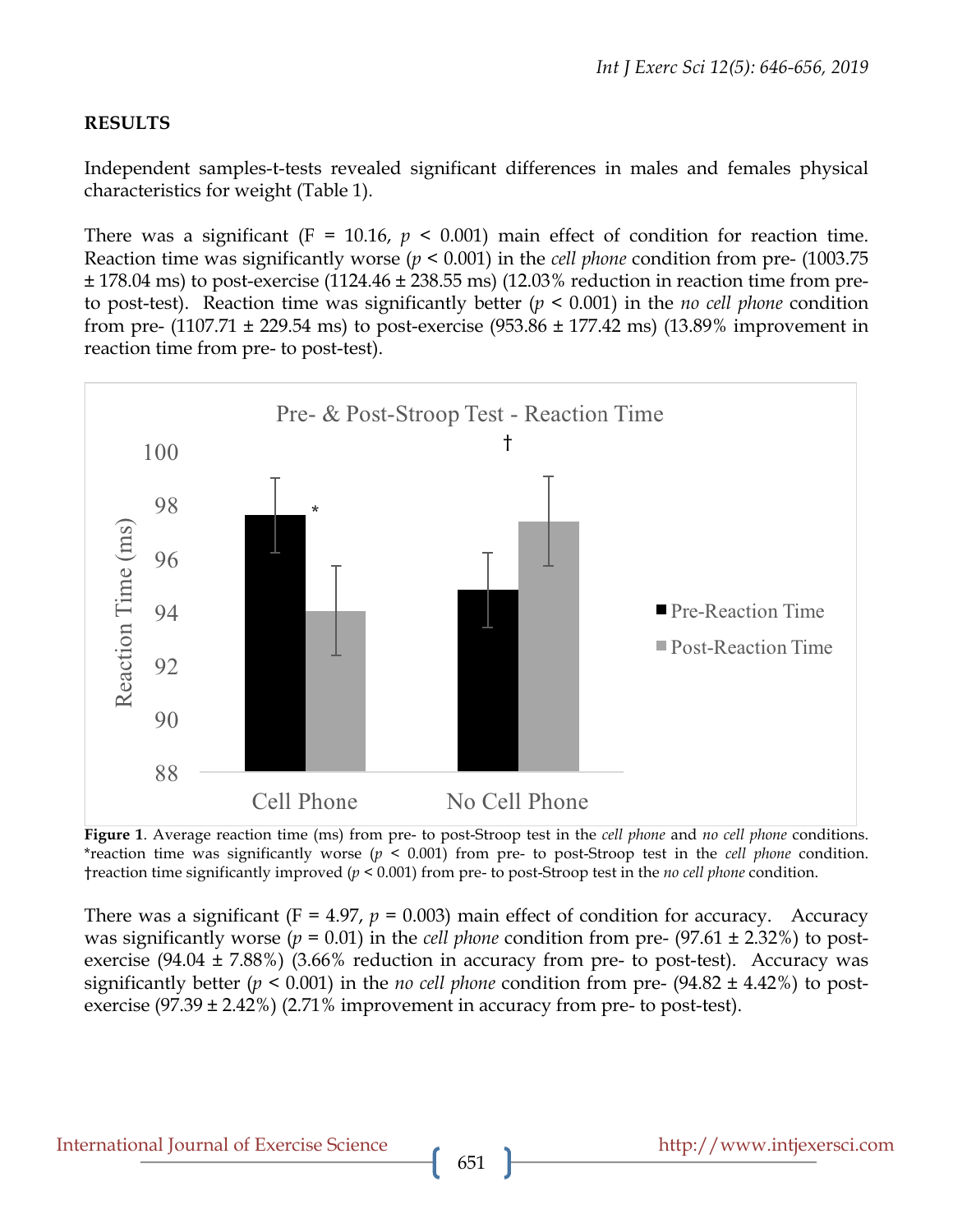

**Figure 2**. Average accuracy from pre- to post-Stroop test in the *cell phone* and *no cell phone* conditions. \*accuracy was significantly worse (*p* = 0.01) from pre- to post-Stroop test in the *cell phone* condition. †accuracy significantly improved (*p* < 0.001) from pre- to post-Stroop test in the *no cell phone* condition.

### **DISCUSSION**

This study utilized a within-subjects design to analyze how cell phone use (i.e., texting) during 30-minutes of cycle ergometer exercise would affect measures of reaction time and accuracy. There have been a robust number of investigations that have observed improvements in measures of cognitive functioning after performing aerobic exercise (4, 5, 9, 10, 13, 15, 16, 24). However, there is no existing research that has examined how cell phone use (i.e., texting) during aerobic exercise affects measures of cognition. Previous studies that have examined cell phone use during exercise have all concluded that cell phone use during exercise creates a possible distraction effect that negatively impacts health, fitness, exercise intensity, and balance (21, 22, 23). According to Neider and colleagues (20), the phenomenon that explains a decrease in performance is known as the dual-task effect, which is when individuals simultaneously divide their attention between dual tasks and neither task receives the attentional resources it would have if it were attempted alone (20). Our findings are consistent with these previously mentioned studies, with measures of cognition (i.e., reaction time and accuracy) being improved from pre- to post-Stroop test without the use of a cell phone, and these measures being negatively affected when simultaneously engaging in aerobic exercise while using a cell phone for texting purposes.

The present results from the *cell phone* condition are consistent with what was hypothesized and are in agreement with previous studies, which have identified cell phone texting to negatively affect health, fitness, exercise intensity, and balance (21, 22, 23). It was observed

International Journal of Exercise Science http://www.intjexersci.com http://www.intjexersci.com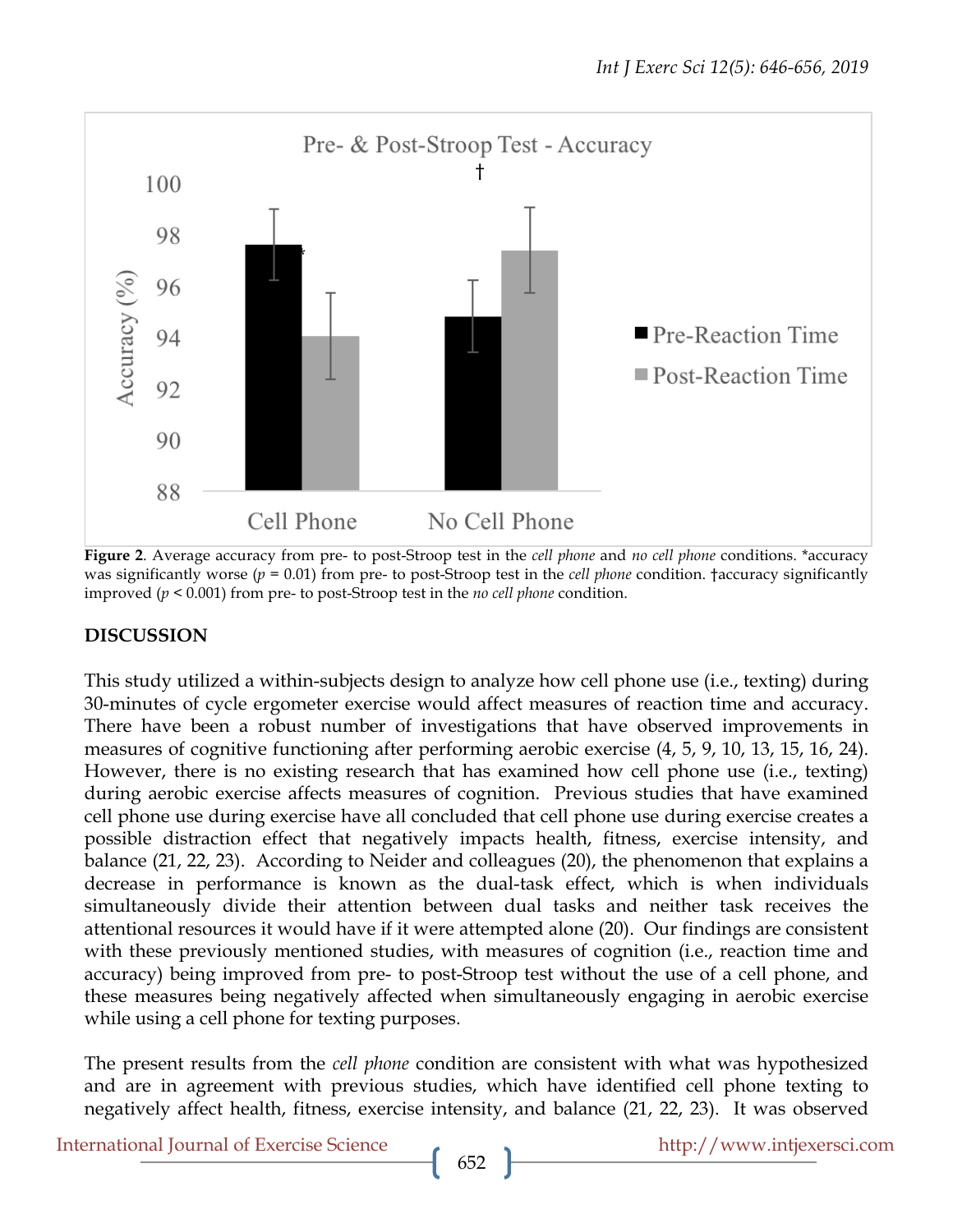from pre- to post-Stroop test that measures of cognition (i.e., reaction time and accuracy) were both negatively affected when using the cell phone for texting purposes during the 30-minutes of cycle ergometer aerobic exercise. One mechanism that can help explain this observation can be possibly attributed to mental fatigue. Mental fatigue has been referred to as the effects one experiences, such as difficulties in concentrating and focusing attention, that occurs after or during prolonged periods of cognitive activity (7). It is possible that the dual-task (i.e., 30 minutes of cycle ergometer aerobic exercise plus cell phone texting) induced some level of mental fatigue. Boksem and colleagues (7) also stated that those that become mentally fatigued have the inability to allocate their attention effectively, which is something that was required of our participants when completing the Stroop-test. Future studies should consider implementing the use of questionnaires such as the Profile of Mood State (POMS) (19) or Brunel Mood Scale (BRUMS) (27) to assess mood.

In contrast, the present results from the *no cell phone* condition are also consistent with what was hypothesized and are in-line with earlier studies, which have suggested and identified that performing aerobic exercise to be associated with improved cognitive functioning (4, 5, 9, 10, 13, 15, 16, 24). This was expected because participants were not engaging in a dual-task during this condition, and those previously mentioned studies observed improvements in their participant's cognitive functioning after performing aerobic exercise with no dual-tasking (4, 5, 9, 10, 13, 15, 16, 24). If participants were engaging in a dual-task like which was required of them in the *cell phone* condition, they would be required to simultaneously divide their attention and therefore, possibly have some level of mental fatigue induced, and possibly not benefit fully from the physiological benefits (e.g., increased cerebral blood flow and oxygen transport, alterations in brain neurotransmitters and their functions, and morphological changes in the central nervous system) that are developed from participating in aerobic exercise (11, 25). An important aerobic exercise variable to take into consideration is aerobic exercise intensity. This is important to take into consideration because previous research has indicated that high-intensity exercise induces both mental and physical fatigue (12, 28). In addition, improvements in cognitive functioning have been observed when participants engaged in submaximal/steady-state (60% VO<sub>2max</sub>) cycle ergometer aerobic exercise lasting anywhere between 20-60 minutes (4, 9, 13, 15), and in aerobic exercise in which the demands of the exercise are increased, but only to a certain extent (i.e., inverted-U shaped function; progressive exercise protocol) (1, 2, 3, 9, 17, 18, 24). In the current study participants were required to cycle at a moderate intensity (40-<60% HRR) for 30-minutes to reduce both mental and physical fatigue.

While this current study yields novel and useful information, it is not without limitations. In the present study we only examined cycle ergometer exercise, which may not be the mode of exercise all participants preferred, thereby limiting our ability to generalize our findings to other modes of aerobic exercise. By requiring participants to complete 30-minutes of exercise on the cycle ergometer may have affected their mood state, therefore, possibly affecting the Stroop-test results post-exercise. Another potential limitation of the present study may be related to the *cell phone* condition and explaining to the participants that they were only allowed to use their cell phone for texting purposes only. The participants may have had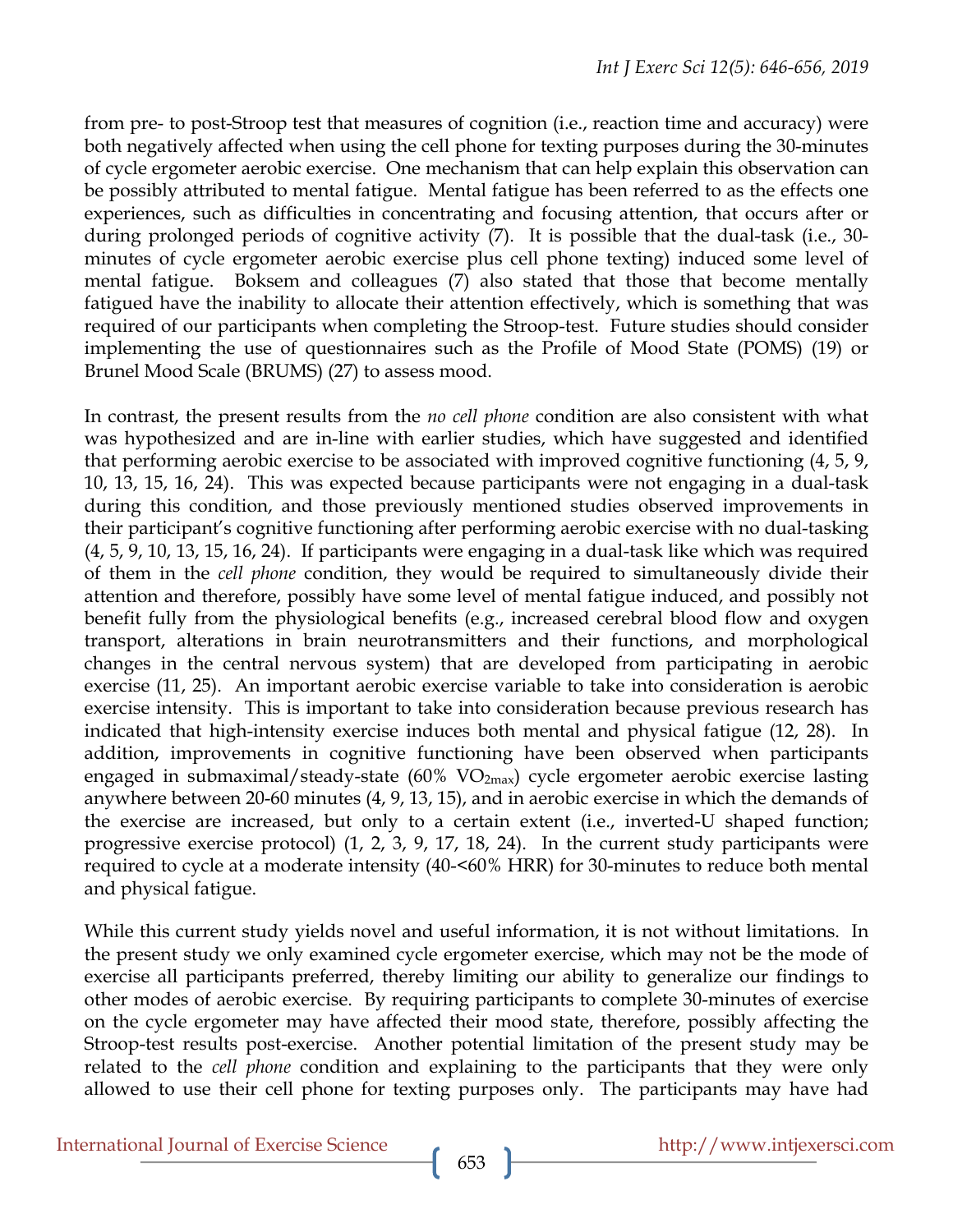speculations of the purpose of the study after having this explained to them. Another potential limitation in regards to the *cell phone* condition may have been the recruitment of the participant's friends. When recruiting the participant's friends there was no way to account for if the friends had disclosed any information about the study to the participants. If friends of the participants disclosed any information about the study, then this may have affected how often the participants responded to texts that they received. In addition, another potential limitation in regards to the *cell phone* condition was that we did not record any information about the texting conversations (e.g., how many texts received, how many texts responded to, one-word responses, etc.). As stated previously, texting conversations were not recorded or viewed by the research personnel as we initially deemed this not to be of importance to the primary purpose of our study. However, recording some information as it relates to texting conversations could have provided additional insight as it pertains to the findings of the study. For example, one-worded responses may have not induced as much mental fatigue as someone who is putting more thought/effort into their responses. The sample also consisted of only college-aged students which have been raised entirely in the digital age, while other populations (middle-aged and older adults) may have differing results due to the possibility of having less experience and comfort associated with digital technology, thus limiting our ability to generalize these results to other populations. Lastly, we did not utilize the use of any questionnaires to assess mood state (POMS, BRUMS, etc.). Future studies may wish to utilize the use of these questionnaires to obtain information about mood state.

It has been known for years that performing aerobic exercise has been associated with improvements in cognitive functioning (10, 16). This has led to the development of aerobic exercise recommendations for both healthy and special populations because cognition is a mental variable that is needed for the successful engagement in all facets of life. Presently, we have demonstrated that using a cell phone for texting purposes during cycle ergometer aerobic exercise significantly affects measures of cognition (i.e., reaction time and accuracy) in a negative way. Reaction time was significantly worse in the *cell phone* condition from pre- to post-exercise, while on the other hand, reaction time was significantly better in the *no cell phone*  condition from pre- to post-exercise. The same can also be said for accuracy. Accuracy was significantly worse in the *cell phone* condition from pre- to post-exercise while it was significantly better in the *no cell phone* condition from pre- to post-exercise. Therefore, in conclusion, using your cell phone for texting purposes can interfere with the cognitive benefits associated with reaction time and accuracy that are developed from participating in aerobic exercise.

#### **REFERENCES**

1. Aks DJ. Influence of exercise on visual search: implications for mediating cognitive mechanisms. Percept Motor Skills 87: 771-783, 1998.

2. Allard F, Brawley L, Deakin J, Elliot F. The effect of exercise on visual attention performance. Hum Perform 2: 131-145, 1989.

3. Arcelin R, Brisswalter J, Delignieres D. Effects of physical exercise duration on decision-making performance. J Hum Mov Stud 32: 123-140, 1997.

International Journal of Exercise Science http://www.intjexersci.com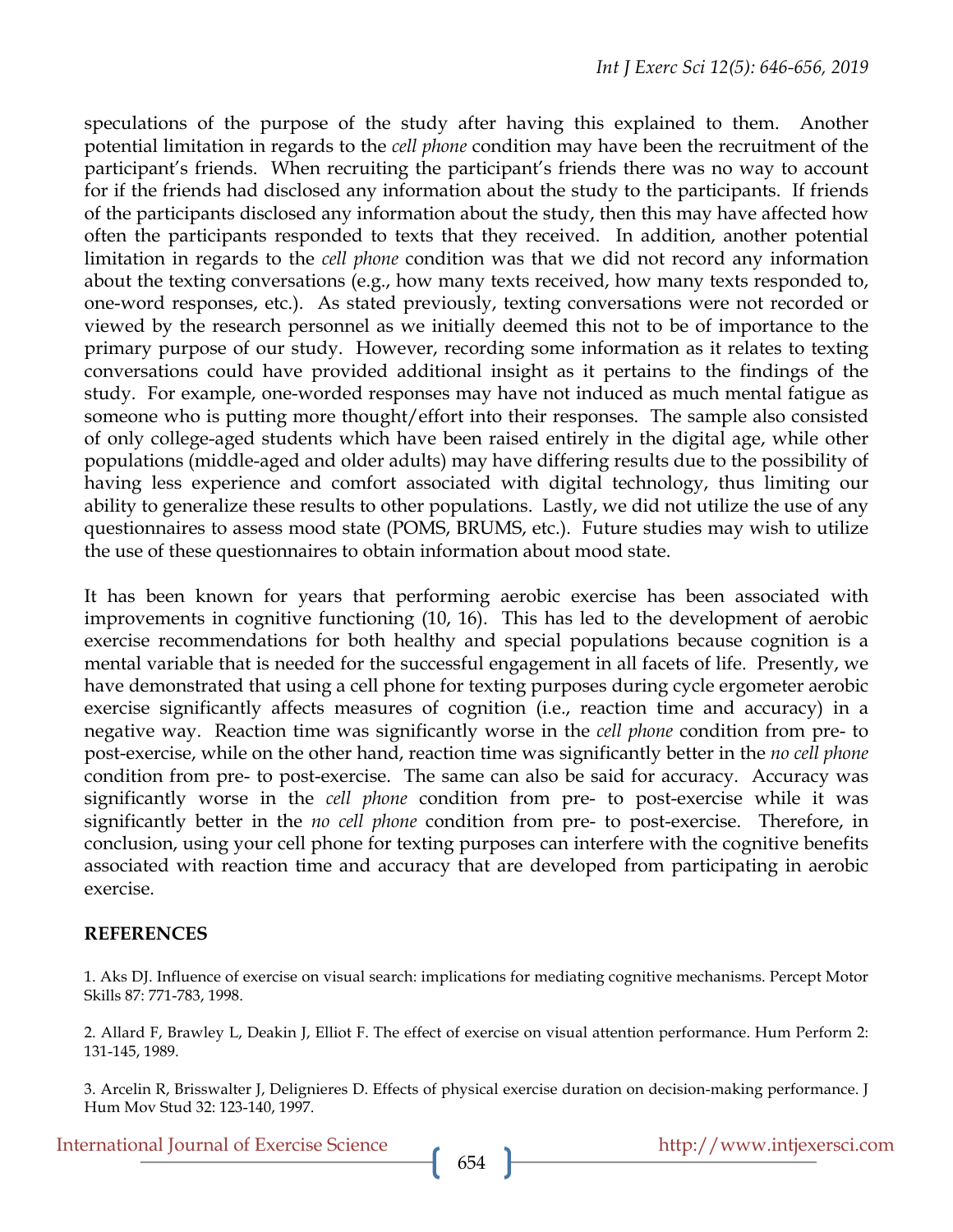4. Arcelin R, Delignieres D, Brisswalter J. Selective effects of physical exercise on choice reaction processes. Percept Motor Skills 387: 175-185, 1998.

5. Bard C, Fleury M. Influence of imposed metabolic fatigue on visual capacity components. Percept Motor Skills 87: 771-783, 1978.

6. Benjamini Y, Hochberg Y. Controlling the false discovery rate: a practical and powerful approach to multiple testing. J R Stat Soc Series B 57(1): 289-300, 1995.

7. Boksem MAS, Meijman TF, Lorist MM. Effects of mental fatigue on attention: An ERP study. Cogn Brain Res 25: 107-116, 2005.

8. Bradshaw GL. The Stroop Effect. Retrieved from http://epsych.msstate.edu/deliberate/Stroop/index.html; 2012.

9. Brisswalter J, Durand M, Delignieres D, Legros P. Optimal and non-optimal demand in a dual-task of pedaling and simple reaction time: effects on energy expenditure and cognitive performance. J Hum Mov Stud 29: 15-34, 1995.

10. Colcombe S, Kramer AF. Fitness effects on the cognitive function of older adults: a meta-analytic study. Psychol Sci 14: 125-130, 2003.

11. Etnier JL, Salazar W, Landers DM, Petruzello SJ, Han M, Nowell P. The influence of physical fitness and exercise upon cognitive functioning: a meta-analysis. J Sport Exerc Psych 19: 249-277, 1997.

12. Filaire E, Bernain X, Sagnol M, Lac G. Preliminary results on mood state, salivary testosterone:cortisol ratio and team performance in a professional soccer team. Eur J Appl Physiol 86(2): 179-184, 2001.

13. Fleury M, Bard C, Jobin J, Carriere L. Influence of different types of physical fatigue on a visual detection task. Percept Motor Skills 53: 723-730, 1981.

14. Harrison MA, Gilmore AL. U txt WHEN? College students' social contexts of textmessaging. Soc Sci 49(4): 513-518, 2012.

15. Hogervorst E, Riedel W, Jeukendrup A, Jolles J. Cognitive performance after strenuous physical exercise. Percept Motor Skills 83: 479-488, 1996.

16. Kramer AF, Hahn S, Cohen N, Banich MT, McAuley E, Harrison CR, et al. Aging, fitness, and neurocognitive function. Nature 400: 418-419, 1999.

17. McMorris T, Keen P. Effect of exercise on simple reaction times of recreational athletes. Percept Motor Skills 78: 123-130, 1994.

18. McMorris T, Meyers S, Macgillivary WW, Sexsmith JR, Fallowfiled J, Graydon J, Forster D. Exercise, plasma catecholamine concentrations and performance of soccer players on a soccer-specific test of decision making. J Sports Sci 17: 667-676, 1999.

19. McNair DM, Losr M, Droppleman LF. Profile of Mood States Manual. San Diego, CA: Educational and Industrial Testing Service; 1971.

20. Neider MB, Gaspar JG, McCarley JS, Crowell JA, Kaczmarski H, Kramer AF. Walking and talking: Dual-task effects on street crossing behavior in older adults. Psychol Aging 26(2): 260-268, 2011.